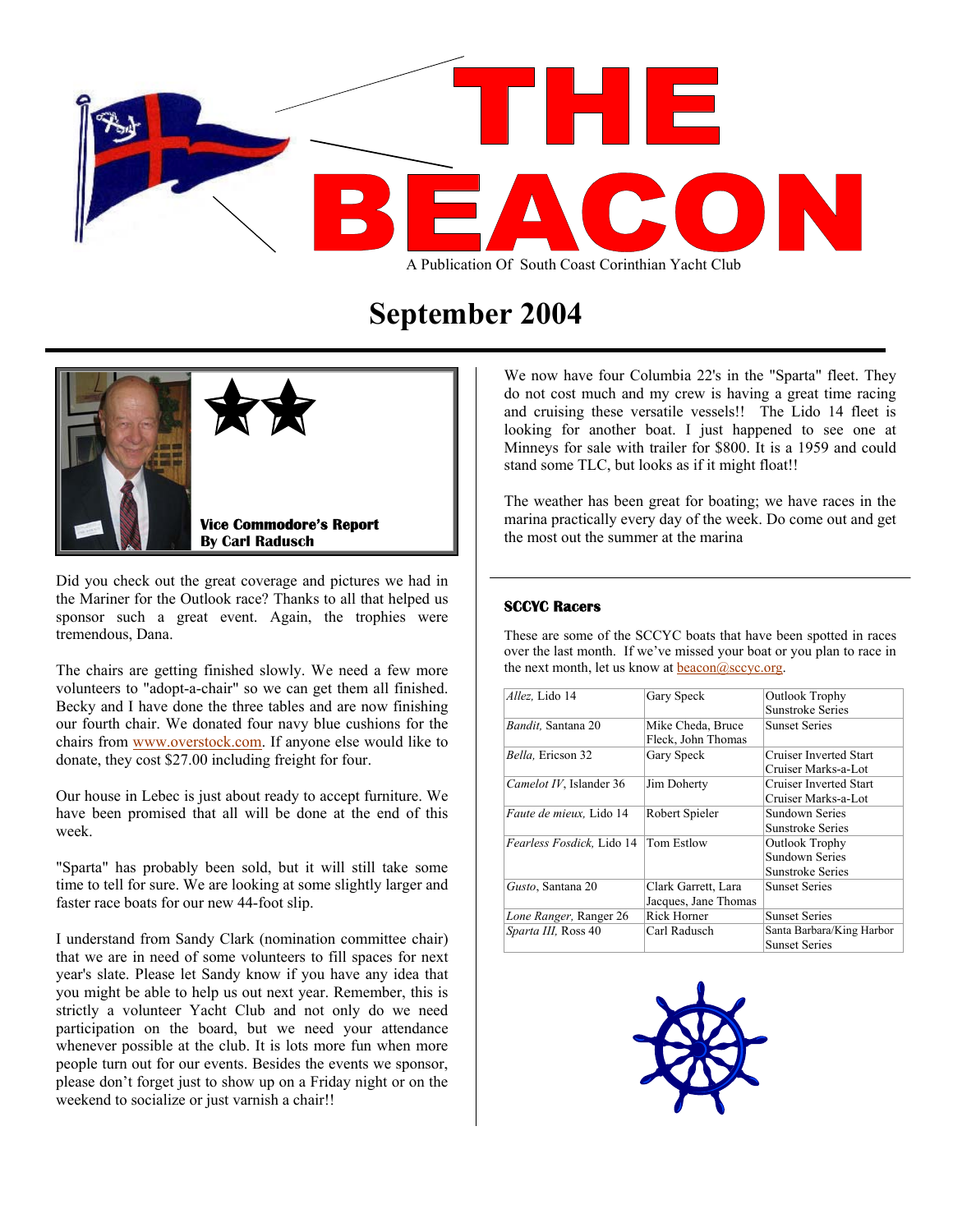





**Rear Commodore's Report By Sandy Bartiromo**

Our trip to the Isthmus was remarkable. The happy hour at the Banning House was a great way for Club members to chat and organize before our "on the beach" BBQ. The weather was perfect and there was no problem finding moorings. There were about 6 member boats and several new guests that accompanied us to the weekend event.

On another note, it's time for the nominating committee, chaired by Staff Commodore Sandy Clark, to get underway selecting nominees for next years Board of Executives for 2005. If you are interested in participating with the steering of SCCYC activities, please join us by volunteering for a position.

The future of the club includes strong leadership, financial security, long term planning, and new member recruitment. Please help us guide the club into the future. This may be your time to be a part of the solution. Come join us for a minimum of one year; we need your participation.

### **SCCYC Isthmus Cruise By Sandy Clark**

The Club Members cruised to the Isthmus the weekend of the 27<sup>th</sup> to 29<sup>th</sup>. Dana Hutton and Bob in *Shearwater* started early on the  $26<sup>th</sup>$  and had an easy passage. Inspite of dire warnings, moorings were readily obtainable. Dave and Bonnie Johnson were already there in their powerboat *CompTime*. In fact, Bonnie had a 2-week jump on the cruisers and was securely tied up when the rest of the Club straggled in. Dan Grabski, likewise was there with his fishing gear & dogs on *Karen J*.

*Sampat II*, under Paul Muggleston's command, powered over throughout the night and anchored in his favorite anchorage just outside Lion Head and it looked very comfortable and was free. Paul brought along Sandy Bartiromo and guest Diana as crew for this voyage.

*Quamichan*, leaving from San Pedro powered across in 4 hours in the calm of the morning of the  $27<sup>th</sup>$ . A mooring was obtained and the rest of the crew, Greg Clark, Leo & Bernadette, arrived by ferry, where they enjoyed the Bloody Mary's en-route. By the time Rick Horner arrived on *Lone Ranger*, there were 5 boats and 15 SCCYC Members on there.

The Isthmus was crowded with a County Fair going on Saturday morning with various Arts & Crafts offered, and some even sold.

The Club Members enjoyed the Banning House happy hour. For those who haven't seen the view, it's worth going just for that. The climb also provides some exercise!!



That evening, we obtained a Barbeque pit & table and after some Buffalo Milks, we all feasted well. Most boats returned on Sunday with a good sail home. It was a very successful cruise

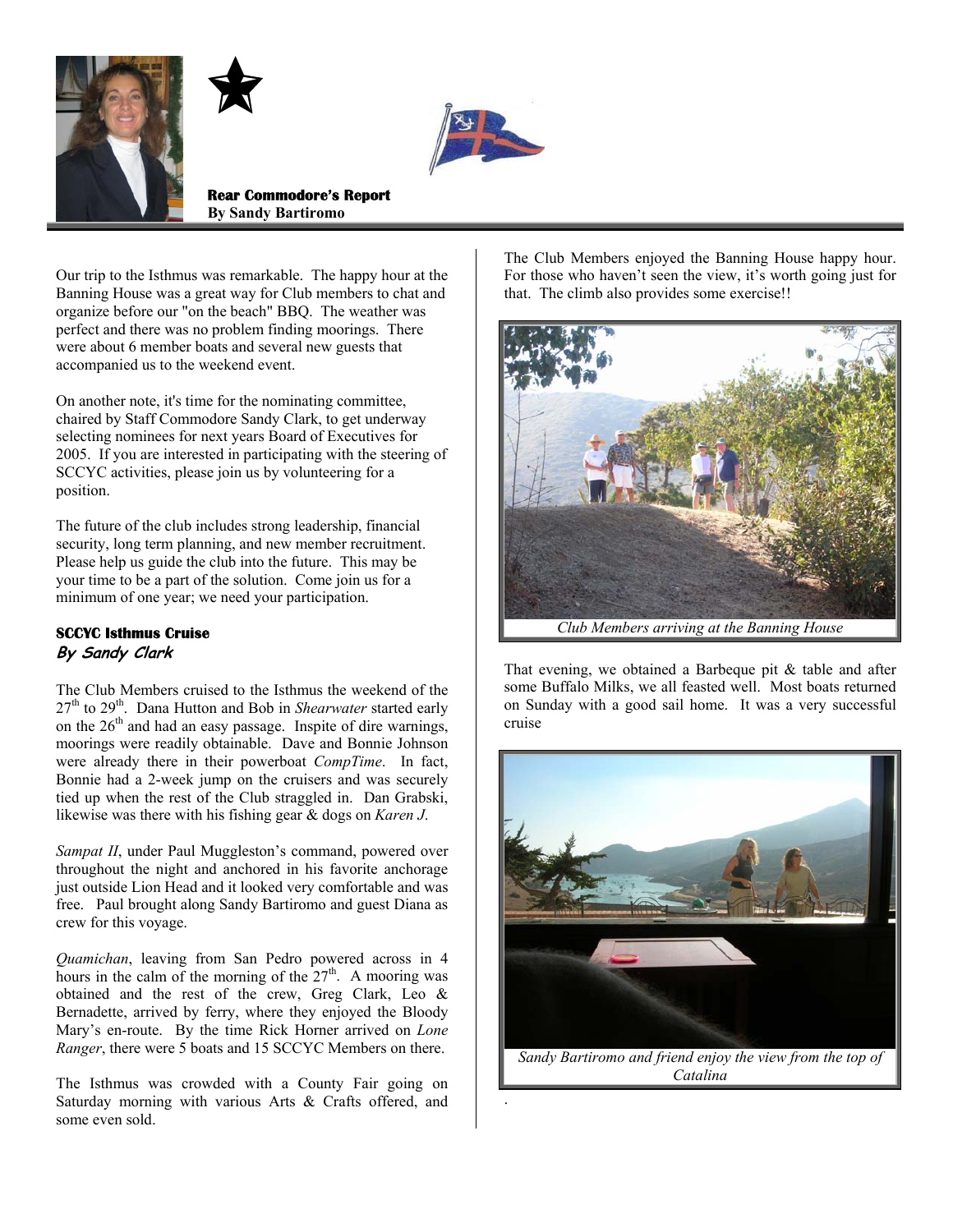



**Race Chair Report By Christine Speck**

We held the  $68<sup>th</sup>$  annual Outlook Trophy race on Saturday, August  $14<sup>th</sup>$ . The race is for centerboard and multihull boats 20 feet and under. The fleets navigate a course on the Marina del Rey race buoys just outside the breakwater on a course that combines upwind, downwind and reaching legs for a total of 12.8 miles. This year the fleets consisted of O'Day Day Sailers and Lido 14 centerboards; and Hobie 16 and Hobie Wave catamarans. The race was scheduled to start at noon, but was postponed by 20 minutes to give the racers a chance to reach the start line. The winds were light and the seas were calm at the start of the race. By the end of the race, the winds had built to 10-12 knots and the seas were pretty lumpy. This gave the racers one final challenge to complete the last 1 mile upwind leg. All boats finished by 4 pm and headed back to the Club for food and trophies.



Alex Barnett on *Jody Lorraine* (a Hobie 16) won the multihull class as well as the overall trophy. Ralph Middleton on *Hot Water* won the centerboard class and the Day Sailor onedesign class. Michael Lenaman won the Hobie Wave onedesign class. Michael had the honor of winning the race 31 years ago as well.

Terry Stringfellow supplied *Osprey* for the committee boat. Bob Kellock was the PRO. We had some new members on the committee this time. Jerry Magnussen was our gunner and Donna helped with flags. Steve Mullen manned the mark boat. It was quite amusing watching him trek out a mile and back to set/pickup a mark with the tiny 2 hp motor on the dinghy! But the job got done and Steve had fun. . Sandy

Bartiromo brought out *Christine* for a support boat. Fortunately, the racers didn't run into any problems out on the ocean, so the support boat only had to pick up marks and take pictures. Rick Horner was the photographer on the support boat.

Darlene Stringfellow, Nancy Werner and Becky Radusch staffed the Red-Apron Brigade for hospitality and Carl Radusch worked behind the bar as well as our OD Gene O'Connell. Thanks to all the volunteers (especially those that I've failed to mention by name) for helping to put on a successful race.



Our next race is the Fletcher Cruise/Race on September 28-29. We'll cruise to the Isthmus on Catalina on Saturday (or sooner) and race back from Emerald Bay to the Palos Verdes Buoy on Sunday. There will be a BYO BBQ on Saturday night. This is a perfect weekend for our cruisers to join us as well. You can cruise back on Sunday if racing isn't your style.

The nominating committee is hard at work finding Club Members to volunteer for many open board positions. Please contact a committee member to see if there is a place for you. We need to increase our Member participation in the club affairs.

Hope to see you on the water

.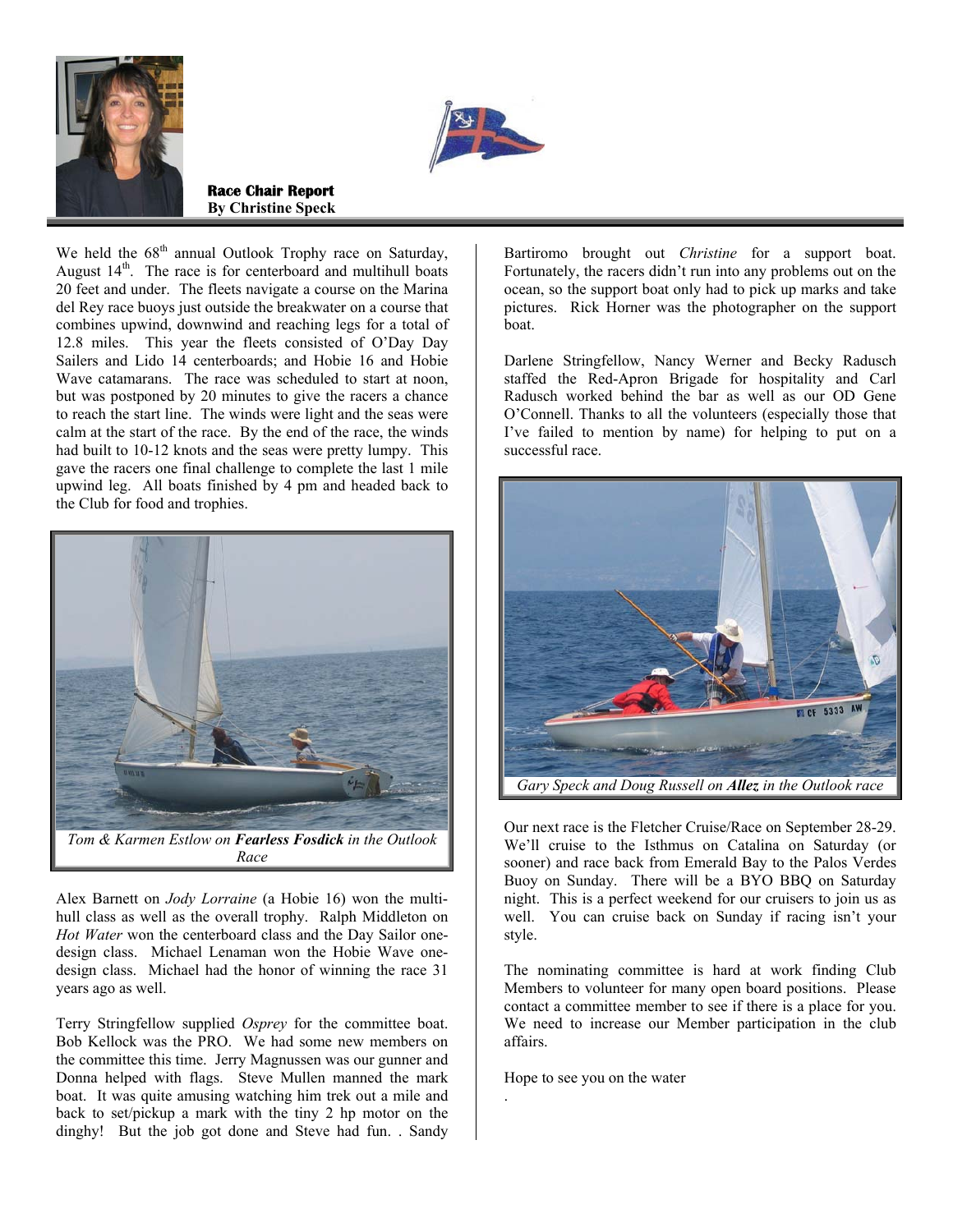





# **Fleet Captain Report**

**By Dana Hutton** 

An organizational meeting is scheduled for Thursday, Sept  $9^{th}$  from 7–9 pm regarding plans to help keep OUR marina clean. SCCYC is hosting this event sponsored by ASMBYC Environmental Chair, Fran Weber-Melville. Bring a friend and get involved!

If you can't make this meeting, I encourage you to email Fran  $(\text{cotfran}(\partial_{a} \text{aol.com})$  and learn more about the activities for this worthwhile project.

#### **How to keep the fish happy in our marina at the fuel dock! (Aka: Enviornmental guidelines) Submitted By ASBMYC Environmental Chair**

When fueling your vessel, please remember:

- Wrap a rag around fuel nozzle to catch spills
- Do not "top off" tank (prevents splash back)
- Do not spray soap onto spilled fuel water

Why go thru all this trouble???

- Oil slicks may kill plankton  $(1<sup>st</sup>$  link in the food chain)
- Oil slicks may coat the gills of fish, causing them to suffocate
- Spraying soap onto a slick will make it seem to go away, but it really causes the fuel to sink and adds another toxin to the water

# **Paddle with a Purpose**

# **By Sherry Barone**

"**Paddle With A Purpose**", hosted by three local Charity Foundations is planned for October 2, 2004 at Mother's Beach in Marina del Rey. *The Special Olympics*, *The Jennifer Diamond Foundation* and the *Santa Monica Bay Sailing Foundation* will combine their talents and efforts to help make a difference in children's lives and raise community awareness by staging a unique Kayak, outrigger, and canoe Relay Team Race and bar-b-cue from 8AM-12:30PM on the beach off Palawan Way.

All of the Marina Del Rey Yacht Clubs were asked to participate, and it would be great to see SCCYC members participating in this event. Our Junior Shipmate Special Olympic Athletes and able-bodied children will also participate in this "fun" raiser.

Each participant is asked to raise a minimum of \$60 to enter and will be given a grab bag and colored visor. Each \$100 entry will be given extra raffle tickets to enter into the spectacular drawing that will take place at the end of the event. The top fundraisers will be presented with a new Sea Kayak with the other top fundraisers presented with prizes donated from our sponsors.

For more information on this event or if you want to help sponsor a team, contact Sherry Barone (310) 466- 7407, email [seasidecon@aol.com](mailto:seasidecon@aol.com) or Susan Artof - President SMBSF (818) 889-7071.

# **How to Safely Clean Cabin Cushion Covers By Joseph O'Connor**

When I got my boat it had a very strong odor, not unlike the odor one might get by mixing motor oil, gasoline, sour sewage, and that certain smell a deep sea tackle box develops after a few dozen trips -- the smells of evaporating dissimilar metals mixed with salmon egg oil and rotting chum. When I'd come home from the boat my wife, Linda, would catch a whiff of me and shout "BILGE!"

After I got the odors in the boat under control by using a mixture of bleach, powdered laundry detergent, and lots of water, I tried to size up the situation with the cushions. They sure did stink, but I have lots of projects to do before I get to buy new cushions. After the sorely needed bottom job I'll be painting the rest of the boat, rebedding all the hardware, and then replacing the sails. THEN I'll buy all new cushions... and then I'll promptly sell the boat.

Replace the cushions? Tut-tut, I said to myself. How hard could it be to clean the cushions? The PO had replaced the main cabin cushions with very nice four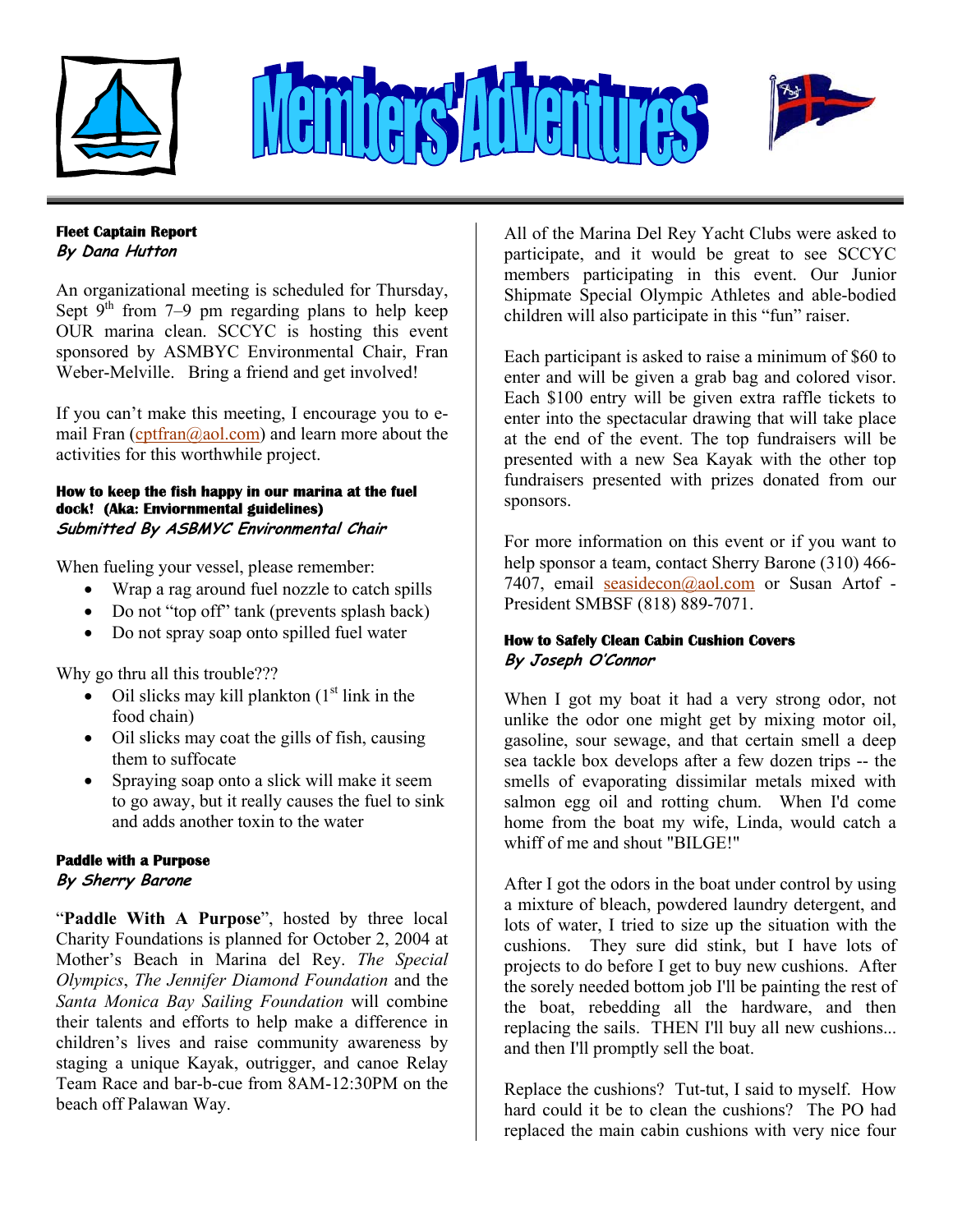





inch foam jobs covered in velour Sunbrella in navy blue with little gray flecks. I think it's one of the official Catalina fabric patterns, I've seen it in ads for other boats. They look good, so I decided to clean the cushions myself. Oh, oh.

On the cushions where I could get the covers off, I went to a local laundromat and washed them in those giant industrial washers with regular laundry detergent. I also added that oxywhatever stuff you can get at the 99 Cents store for a buck or at the supermarket for \$8.95. I realized that I was taking a chance on this process, but I was willing to ruin the covers rather than live with the stench.

Next, while the covers were off, I turned my attention to the foam. This is where I caused myself some grief. I just about always do this sort of thing on almost every project -- I start thinking. And then I get into trouble. The principle behind this is "Cogito, Ergo Tsurris!" This is a Latin/Yiddish phrase that may be translated as: I think, therefore trouble! I had been hearing on the Catalina 27 email list over at sailnet.net about people washing their foam, laying it out in the driveway, squashing it flat with a piece of plywood, and running it over with a vehicle to squish out the water. Works great, they said. Mmmmm...

The covers, I line dried. They came out smelling better, probably way better than they did before the wash, but I was a bit disappointed that they still smelled a bit like they did when I started out. Then I laid into the foam, four inch thick foam of a very nice density. Thick and dense foam. What I did was I got a bathtub filled partly with very hot water, threw in some powdered laundry detergent and that oxy stuff for a nice bubble bath, and then squashed the cushions in there until they were filled with that very hot wash water. They are big pieces of foam. When wet, they get very heavy. I wrassled them, I swore, I grunted, I sweat like a pig (do pigs actually sweat? note to self: find out from a distance), I tore my fingernails, I gouged fingernail marks into the foam. And then I did each and every foam piece that way for a wash cycle

and a rinse cycle. The wash water turned bright green when I got the foam good and soaked with wash water. It was sort of alarming. I pressed ahead anyway. Both the wash and the rinse water were black with extracted soot when I got the foam out. That foam was filthy.

I took the first piece of foam out to the driveway, I flopped a piece of plywood onto it, and I stood on it. As I rocked the board back and forth I got trickles of water out of the sides, but not much. I took a car and rolled it up onto the board. I got out, expecting to see a gusher. Not a trickle. In fact, I think that the foam sucked the water that was already out, back in. Did this foam have an event horizon? Was it a very weak black hole? I rolled the car off and took the foam to the brick patio and lined up all the pieces against the house, standing them on end. And then I proceeded to dry them for three months.

Now's the time to point out that I did this in the fall of last year. There are really only two seasons here in the Southland: Summer, and Not Summer. You can always tell when it is Not Summer. Folks sort of just sidle up to you when you meet them, sigh a bit, and say "Well... it's Not Summer anymore." And that's when you know it's Not Summer. Coming originally from The East, I was sort of at a loss as to what the difference between Summer and Not Summer was when I first got here in the 1970's. Now I know. You see, we don't have winter clothes here. We only have summer clothes. The only difference is, in the winter we wear ALL of our summer clothes at the same time.

So, the foam was drying in the yard, and the covers were hung up airing out in the garage. I'd turn the foam each day and check it. After a few weeks the exterior of the foam was dry to the touch, but if you put the foam on the ground and put a knee into it, your pants would be soaked. Back to the drawing board. I got Linda's drying rack, a few chairs, enlisted a yard table or two, and got the foam up in the air and drying out. After a few weeks of that I tried the knee test again. Still soaking wet inside. BTW, I had to put the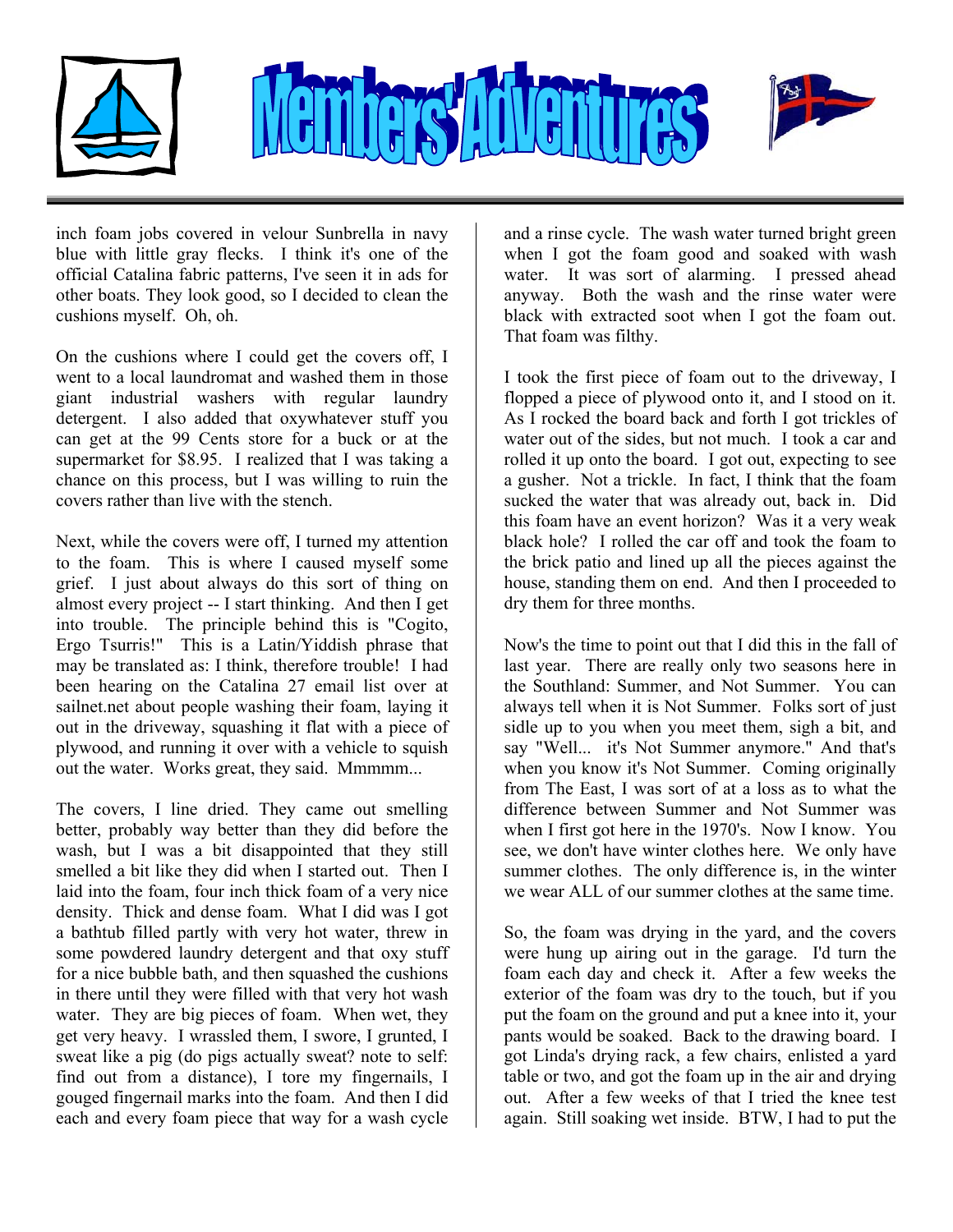



foam inside the garage during the night, and then put it all out in the yard again each day due to dew. D'oh! Then the inevitable happened.

It never rains in Southern California. Everyone knows this. I remember one seven year period when it didn't rain, not one drop, never. That fateful day I put my foam out on my drying racks, and went out to the car to go to work. As I got in the car I did happen to notice the big black roiling clouds filling the sky from horizon to horizon, but I passed it off. Someone must be filming a feature near here and they're doing a cloud scene, I thought. I was half way into my 35 mile commute when the sky burst and everyone skidded to a halt. One tenth of an inch of rain here equals seven feet of snow in Syracuse, NY. The roadbed instantly becomes a slippery slide as oil film and discarded Slurpee juice comes up out of the concrete and onto the surface, people panic, and trucks and cars hydroplane in the spots where the drainage is blocked or the road lies too poorly for runoff. Some cars just shut down. Some drivers get out of their cars and run, weeping and gnashing their teeth, flinging themselves over the side of the freeway in a death leap so as to avoid the threat of sustained bad weather. That would be when the rain lasts a day or two. I had one young woman who works for me tell me that she was deeply depressed by the bad weather when it had been OVERCAST for three days in a row last Not Summer. A weather caster on TV once intoned: "Drizzle continues to pound the Southland, will it never end?" I hope he was joking, but no one here would know it was a joke even if it was.

It gushed rain. I was way past the point of returning home to rescue the cushions. I was resigned to either paying for new foam or buying all new cushions from the Catalina factory, whatever turned out cheaper. When I arrived home that night I faced foam that was soaked on the side that had been up, but the foam was so dense that it was only soaked on that upper half. Curious. Then Linda stepped in. By this time I was at a loss as to how to dry the cushions and I said so.

Since it was Not Summer, Linda had been running our giant billion-BTU furnace that pushes hot air through actual ducts throughout the house. We have one of only two houses in Southern California that have been set up this way. Forced air heat is unheard of here. Normally, heat is obtained by using a small hall heater or a floor heater. One per house. The traditional hall heater puts out, oh, around 12 BTU's. You have to be standing upwind of it to get a hint of heat. And don't worry, there is most definitely an upwind side to stand on.

Southern California houses are not sealed against the elements. They are not insulated, either. Wind comes howling through the house at all times -- except when it is 117 degrees outside. Anyway, Linda set up lawn chairs in our bedroom and in our office and put the foam on them. The forced air heater has no humidifier attached to it, so it dries everything to a crisp, most especially my skin, which burns like fire while the heater is on, and the heater is on half the year in our house. Linda first invokes the heater whenever she notices that it is Not Summer any more and she turns it off when it is Summer again. This means that she uses the heater just like she did when she lived in Joliet, IL, when she was young and carefree. That is, before she met me. During law school she lived in San Francisco where it is cold in the Summer and hot in the Not Summer. Go figure.

After that, the foam dried completely in about two weeks. It was odd living with it like that, but I guess you get used to anything after a while. When it was dried completely I assembled the cushions and put them back in the boat, and you know, they don't stink now. If you hold one up to your nose and give it a good sniff you can barely detect that old BILGE smell. All in all, except for the \$3,000 worth of labor I put into the job, I'd say that it paid to wash my cushions.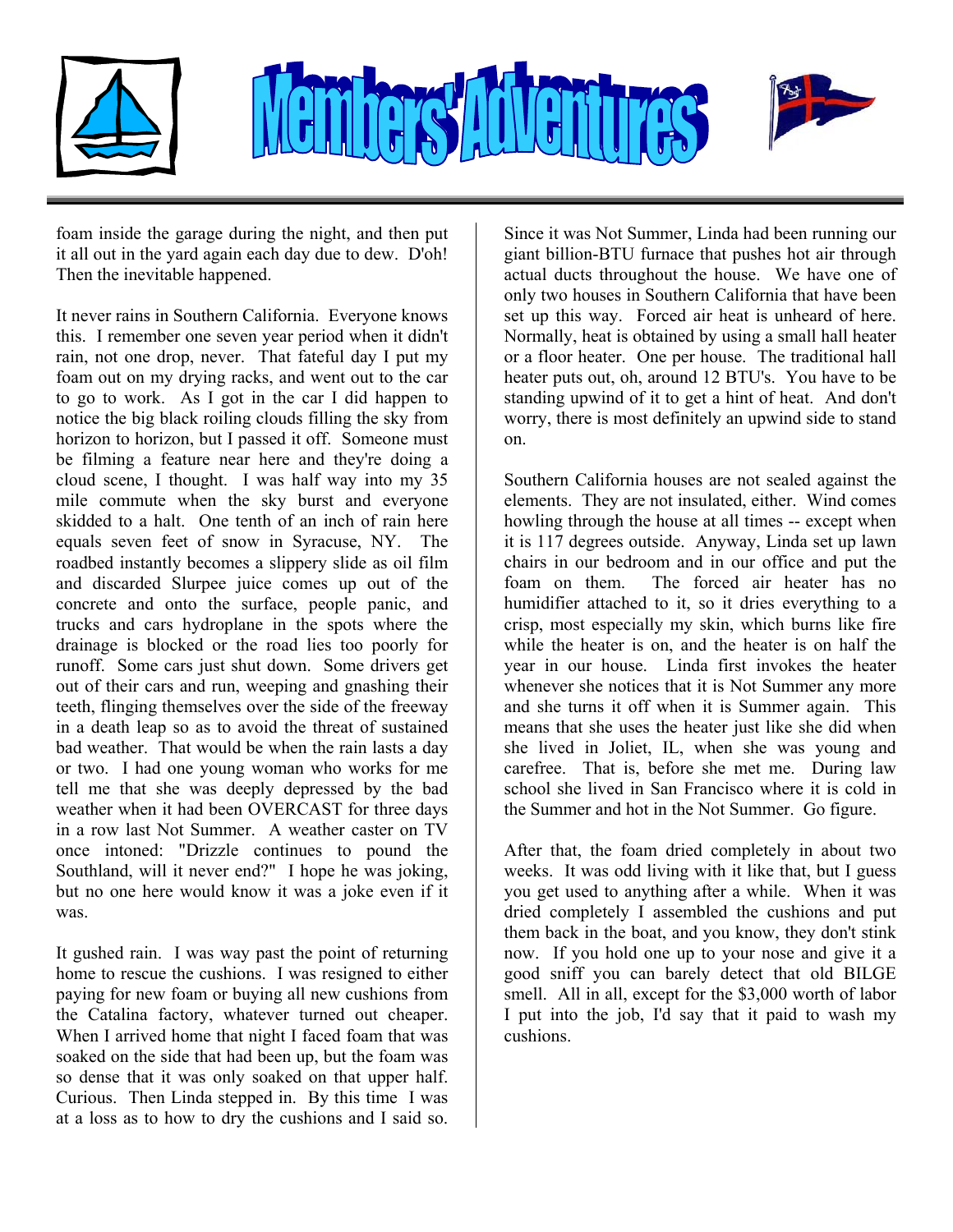



## **Local Litter of Lidos Grows! By Robert Speiler**

Last September, I impulsively purchased my first sailboat, a Lido 14. I had never even sailed one, but the Lido fulfills most of the criteria I had committed myself to. I can afford it without compromising other financial obligations, it fits in my garage, (well it fits better after my wife graciously acquiesced her side of the garage), it is easily towed by an economy car, and it is simple to rig and inexpensive to maintain. Best of all the Lido Class Association is the largest doublehanded One Design Fleet on the West Coast. The Lido has been around since the late 1950s and is the VW Beetle of the dinghy world; almost everyone can readily recall fond memories of their experience with a Lido; sailing with a parent or sibling, first boat ownership, introduction to club racing, etc. Like the venerable VW Bug, which is greeted by any treeshade mechanic with a knowing grin because of its inherent simplicity, the Lido has endured literally decades of technological advances and sailing trends because it gets the basics of what the sailing experience should be without pretense. Strict One Design rules prevent an arms race of equipment or checking account, and the Lido is equally efficient for leisurely single-handed day-sailing or comfortable racing. Lidos are not intimidating and therefore are an ideal "gateway" vehicle for a happy addiction to the lifestyle of sailing.

For the first few months, I ramp-launched my boat out of Marina del Rey and experienced the "joys" of that whole procedure. I occasionally saw other Lidos out in the harbor, but none of the owners expressed an interest in racing. One of my goals was to generate enough interest to support an active local racing fleet that would also provide social interaction…especially to introduce sailing to those who have never had the pleasure. Fast-forward a few months to my search for joining a SCYA-recognized Club for racing purposes. The short version of the story is; I walked into SCCYC one Sunday afternoon and was encouraged to find a friendly atmosphere, reasonable fees, and two

other Lido owners! Lido Fleet 2 was about to be reactivated.

SCCYC participated in CYC's Sunstroke Series for the later part of the summer and exposure lends itself to momentum and we now field five Lidos for any number of regattas and events. Our "Litter of Lidos" has received enthusiastic support from the other Clubs in which we have participated, specifically CYC and DRYC. Racers from other fleets have frequently made comments on the water and afterwards at the post-race activities about how nice it is to see Lidos on local waters once again. With the completion of the Sunstroke Series, we took the initiative to host our own race series, competing in simple windwardleeward races right here in G Basin.

The core group of Lidos started with Gary Speck's *Allez* Lido 262, Tom Estlow's *Fearless Fosdick*, and my own *faute de mieux* Lido 6195. Our racing ventures started out sporadically…Tom suffered the loss of his mast one Thursday night on his way out to the course, Gary avoided a similar fate by not sailing for a couple of weeks and re-rigging his Lido. A few weeks ago between races, actually during the starting sequence, Gary pulled alongside and shouted that there was another Lido sailing down the channel, and gee, wouldn't it be a great idea for me to sail over there and try and recruit the owner to join us the following week. Blinded by enthusiasm and oblivious to Gary's ulterior tactics, I immediately altered course and chased down Lido 4XXX, newly owned by Tracey K. Solicitation duties completed, I quickly gybed and headed back to the starting line which was now about 50 yards upwind. I saw Gary and Tom jockeying for position with less than 20 seconds until the gun. I came in third that race.

We have boats from  $1959 - 2001$  and an equal age range of crew and skippers. With the momentum that Fleet 2 is building, we have every reason to anticipate continued growth, not only amongst ourselves but also for SCCYC! Our current roster is as follows;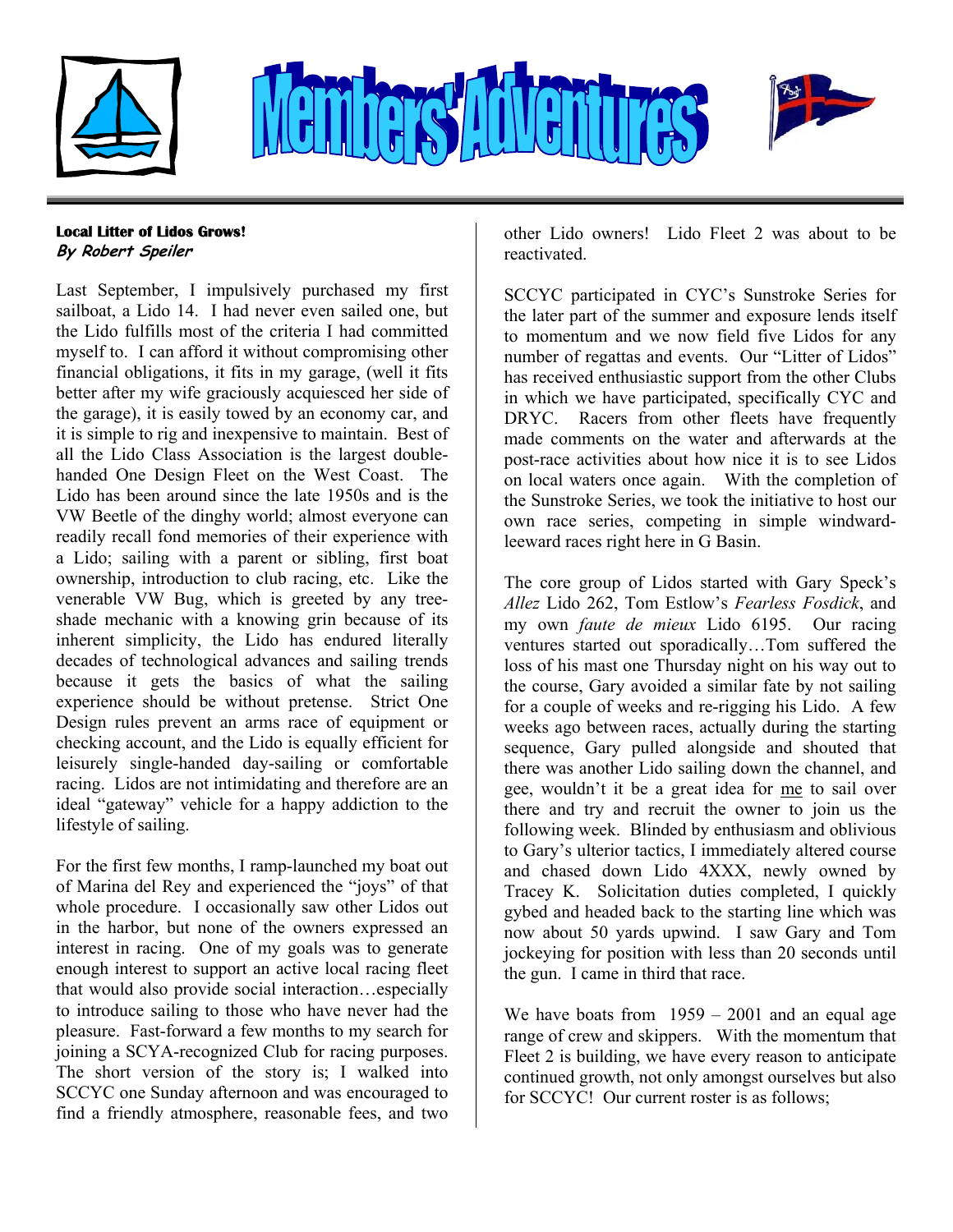

Tracey Kenney - Lido 4XXX *Shenanigans*; Michael Sikov - Lido # 4776; Robert Spieler - Lido 6195 *faute de mieux*; Doug & Nancy Russell Hired Lido Rock Stars (crew); Gary & Christine Speck - 262 *Allez*; and Tom & Karm Estlow - Lido 882 *Fearless Fosdick*. And, literally as I write this article while serving my first day as OD at SCCYC, Carl Rausch and Rick Horner have just decided to purchase a Lido of their own! Congratulations!



Recently SCCYC hosted a Lido Clinic with John Papadopoulos, local Lido guru and multi-time National Champion. Part of the day was spent in lecture and active discussion covering everything from racing tactics to equipment options. We hoisted the boats and took weight, centerboard, and rudder measurements. The clinic was extremely beneficial and there is talk of hosting another one this coming Spring. One of the nice outcomes of events like the clinic is that it fosters an environment of camaraderie and helps even the playing field. Owners and crew alike are generous in sharing tuning tips and other information. Information on new and used Lidos can be found at [www.lido14.org,](http://www.lido14.org) [www.doublewave.com](http://www.doublewave.com), as well Googling a search.

I have been making contact with Lido 14 owners at other clubs and plans are in the works for inter-club

events for this Fall/Winter. By the time this article is published the SCCYC Lido Fleet will have already participated in Cabrillo Beach Yacht Club's Labor Day Regatta. Anacapa Yacht Club has a new and very active Lido Fleet as well and our Clubs are only scenic drives apart, look for updates regarding upcoming events.

For those reading this article that have not experienced One Design dinghy racing, you will not find a better method of developing your racing skills and tactics. Lido racing offers a competitive but very Corinthian environment in which to enjoy racing and meet new sailors. All combinations of age, gender, weight, hair loss, and experience can enjoy participation in a Lido. Our group is very enthusiastic about extending these opportunities; please contact SCCYC and plan on joining us soon.

### **Sailing Los Angeles Style By Peter Beale**

"I do not know how you can live or sail in LA". The statement was made by a member of a charter party I was taking out for an afternoons sail from Los Angeles Marina Del Rey, the biggest man made Marina and home for over 6000 boats. It was one of those normal idyllic California days that I have come to expect, warm westerly winds at about 12 to 15 knots, calm blue Pacific and the likelihood of being able to show Dolphins to the charterers (it was not the whale season).

If the statement had been made by someone from the East Coast or abroad I would not have been surprised (we all spend the first year we live in LA criticizing before we admit how much we like it) but he was from Huntington Beach, a mere 35 miles south of the Marina.

We were two hundred yards from the Marine breakwater, motoring with main just raised and intending to sail past Venice Beach, Santa Monica and onto Malibu. Our charterer had grabbed the wheel as soon as we cleared the dock and looked as though he was not going to let his girl friend, her mother or her girl friend have a turn.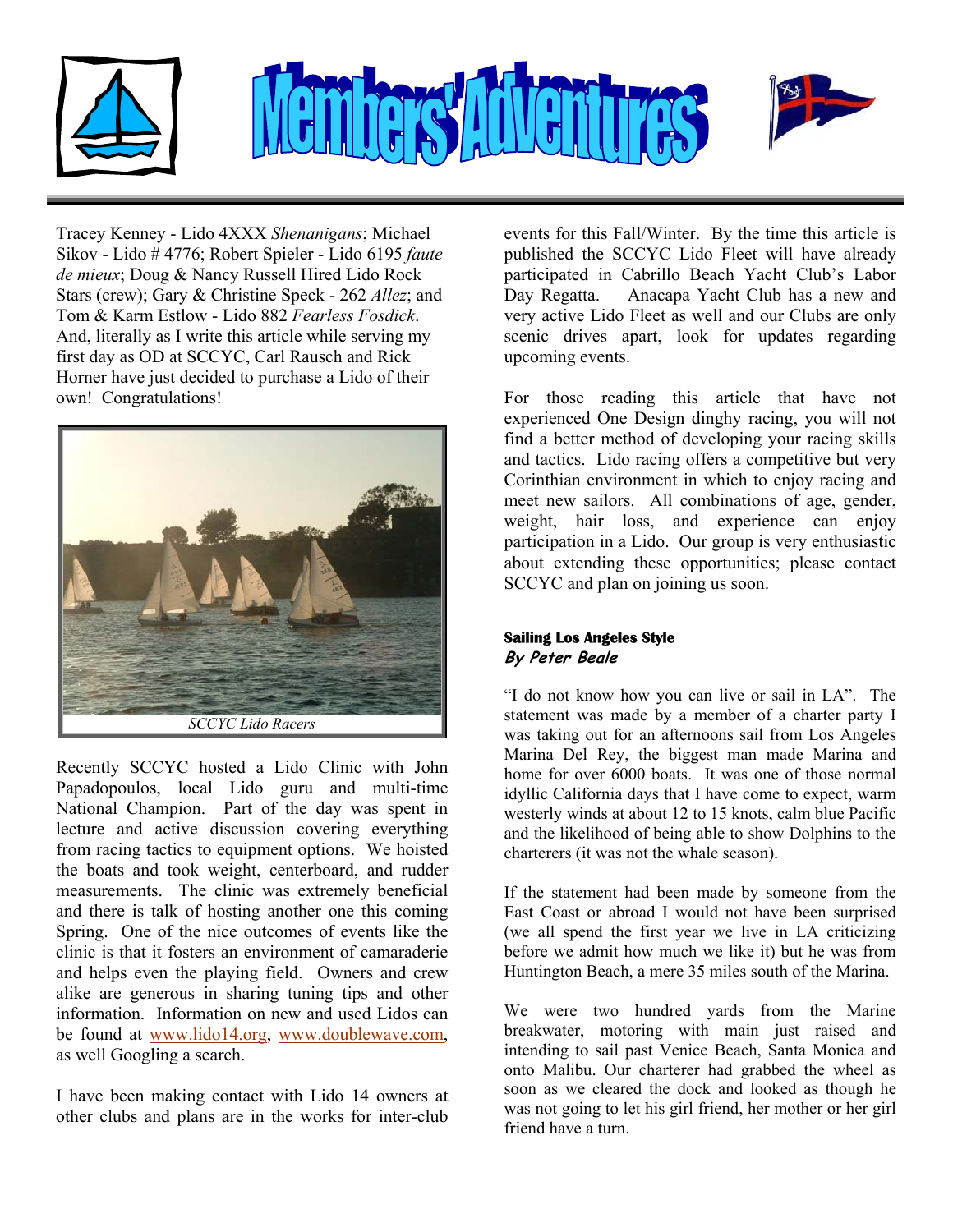



I tried to think if anything had happened so far to make him so negative. Surely our Marina was a haven of normality compared to the close-by Venice and Santa Monica Beaches where people come from all over the world to watch muscle builders, the chain saw juggler, the fortune tellers, tarot readers, the aura viewers, the chakra balancers, the portrait artists, masseurs, ancient medicine healers the of course the gorgeous people (and some not so gorgeous) zooming along the shoreline trail in-line skating (hoping to be seen by a Hollywood casting agent), or the bikers, all in Armstrong's yellow jersey, the skate board stunters, the echo blaster skate dancers, the kite flyers and battlers, the list was endless.

Just as I was thinking through the day's events I realized there was a crisis in the making on the 30ft sailboat in front of us. We had followed her out of the main section of the marina into the separation zone (a buoyed channel keeping motor boats to the right and sail boats separated into an exclusive middle section). On most days the wind in the exit channel is dead ahead so one motors out. I had asked our helmsman to keep back and clear of the sailboat and had pointed out the normal signs of inexperience, 3 fenders left dangling on both sides of the hull. These were just touching the water so they had been dancing and jumping up and down every time they hit a wavelet and the port jib sheet was well wrapped around one of the fenders. Bow lines trailing over the side, sails up much too early, with lose luffs and sails flogging themselves to an early death, smoke pouring out of the over revved outboard, cockpit full of people, food bowls, plates and bottles. I called to them to try and let them know that their topping lift (on this boat a short strop permanently attached to the back stay and clipped onto the boom when the sail is lowered), was still attached to the boom and they were moments away from turning to starboard and exiting the marina broadside to the wind. Over the outboard noise they could not hear me but someone noticed me waving and waved back in a friendly manner just as the boat turned onto a beam reach and instantly broached. People went everywhere but unlike the food and bottles they managed to stay on the boat. Credit where credit is due, somehow they avoided going aground on the silting exit channel, missed the flotilla of boats entering the marina,

got their boat into the wind, and dropped the sail. As we sailed past we mom heard shout "every time something goes wrong, this is the last time I am going out…"

I now had an hour before we needed to tack where I could sit and relax, keeping close to the helm and a good watch eye open, letting the charterers sail on a close reach to a safe point off the Santa Monica Pier and then onto the point where Sunset (of Sunset Strip) meets the Pacific Coast. It gave me a chance to reflect on our Marina and consider if it was really so strange.

There had been the normal Sunday lunchtime theater of marina chaos. Something that one actually enjoys as it not only makes exiting the marina more interesting but also adds a vast amount of amusement while sitting on the dock or while teaching new sailors in the marina.

I went through my list of favorite happenings. Power boats that, without warning, reverse at full speed out of their slips or cut the corners when entering the main channel from the side channels, boats yelling for right of way when they have none, great cigar boats with noisy engines and covered in sunbathing bikini clad girls, fireboats showing off their hose power, the coast guard picking who to stop and check for minimum requirements, boats being towed back in, the Sheriff, (who is also our harbor master) stopping boats for speeding, boats with no one at the helm motoring across the marina into the wind to put-up or take down sails, jet skis dogging in and out of everything, the UCLA sailing school who have a line of students reaching back and forth across the exit channel being chased by the lone instructor in a Boston whaler dashing back and forth trying to get them to tack before causing chaos in the motor channel, the Life Guard (the real Bay Watch team) dashing out to a rescue, sea canoeist, dinghy sailors, ocean racers, the visit of the tall ships, classic wooden boats (my favorite), the Star fleet returning from a race, boats trying to dock at the fuel pontoon, boats trying to leave the fuel pontoon, the harbor seals, the odd small shark, the  $4<sup>th</sup>$  of July fireworks chaos, the Christmas light parade, a beer at the Corinthian Yacht Club.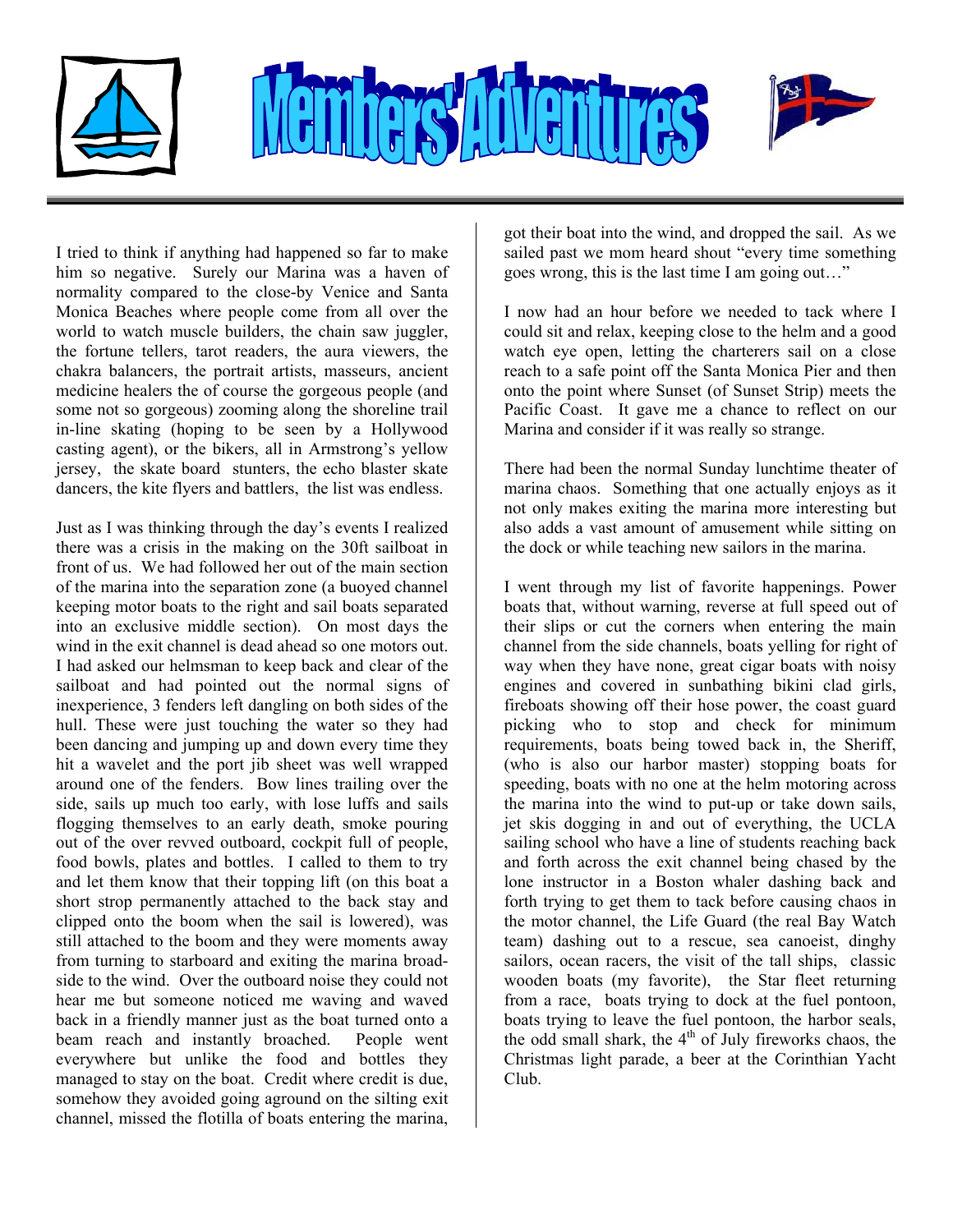



Thinking of beer we were nearly back from the charter trip. No dolphins today but everyone seemed to have a good time and they enjoyed the colony of seals that bask on the Santa Monica buoy. The wind was great, mom sunbathed the whole time and looked very red, the girls spent their time flirting with the helmsman and I was no longer certain which one or if both were his girl friend. He had let go of the helm long enough to consume a great lunch and wine prepared by a Santa Monica "in" restaurant and then had fallen asleep. The girls had tried to get his attention by joining mom in getting a suntan all over; sleep won.

The marina was much quieter, the more serious sailors were returning from a long weekend trip to Redondo, Long Beach, or the famous Catalina Island. The odd late motorboat dashed past, as did the last of the sports fishing boats followed by the gulls trying to get the scraps as the fish were filleted. The pelicans, which had provided entertainment by their diving, had gorged themselves all day and now were lined up along the break-water ready for the night sending out a pungent smell, the coast-guard cutter was berthed (they are given a small annual fuel budget so spend more time at the dock than they do looking for smugglers) and the Sheriff had retreated to his office for a coffee.

I had missed the majority of the dockings (my second favorite spectators sport) and wondered how many relationships and marriages had ended today. I never cease to wonder why people will not pay to have a lesson rather than go through the shouting, boat damage and obvious stress of this simple maneuver especially in a Marina with no tide or current and nearly all berths head or stern to wind.

As we entered into the main marina basin, where I would furl the genoa and drop the main, there were half a dozen Blue Water Sailing school (the marinas oldest and best school) boats taking advantage of the nearly empty marina to finish the day's lessons with the man overboard drill. Trying to teach this in the day time is nearly impossible and not helped by the day speedboaters who 'find' your fender (acting as a person in the water) and dash off with it claiming it as flotsam and jetson.

I saw one of the most experienced instructors was doing a charter-skipper check out on a 42-footer. It was a single woman at the helm and knowing Blue Water's reputation for safety I knew she must have passed all the ASA or RYA courses and have lots of experience. The instructor was saying "nicely done, keep the fender on the starboard side, just drift up to it, now DO NOT tack, stay head to wind." He went with the boat hook to retrieve the fender when the expectant charterer executed a quick tack, the boom hit the instructor on the side to the head with a resounding crack and blood was everywhere. Latter, the charterer could not understand why she was not allowed to charter the 42-footer, even though the instructor was in hospital.

Back at the dock my charter party said they now realized why I had been stressing the need for sun-block, hats, sunglasses and shirts. They walked away like stiff ducks but insisted they had had a good time and would be back again soon.

I took a moment to compare sailing in the LA marina to sailing in the UK, Brittany, the Med, the Gulf, Australia, and the East Coast.

Yes, it is a *little* different, but where else can you guarantee wind and sun 300 days a year, ski and sail on the same day and have such a free theater?

#### **Membership Chair Report**

**By Nancy Werner** 

.

| <b>Membership Statistics</b> |                   | $(67$ members) |  |  |
|------------------------------|-------------------|----------------|--|--|
| Flag Members                 |                   | 57             |  |  |
| Life Members                 |                   |                |  |  |
| Non-resident Members         |                   |                |  |  |
| Cruising Members             |                   |                |  |  |
| <b>Pending Applications</b>  |                   |                |  |  |
| <i><b>Applicant</b></i>      | <b>Sponsor[s]</b> |                |  |  |
| Angel Lopez                  | Tom Estlow        |                |  |  |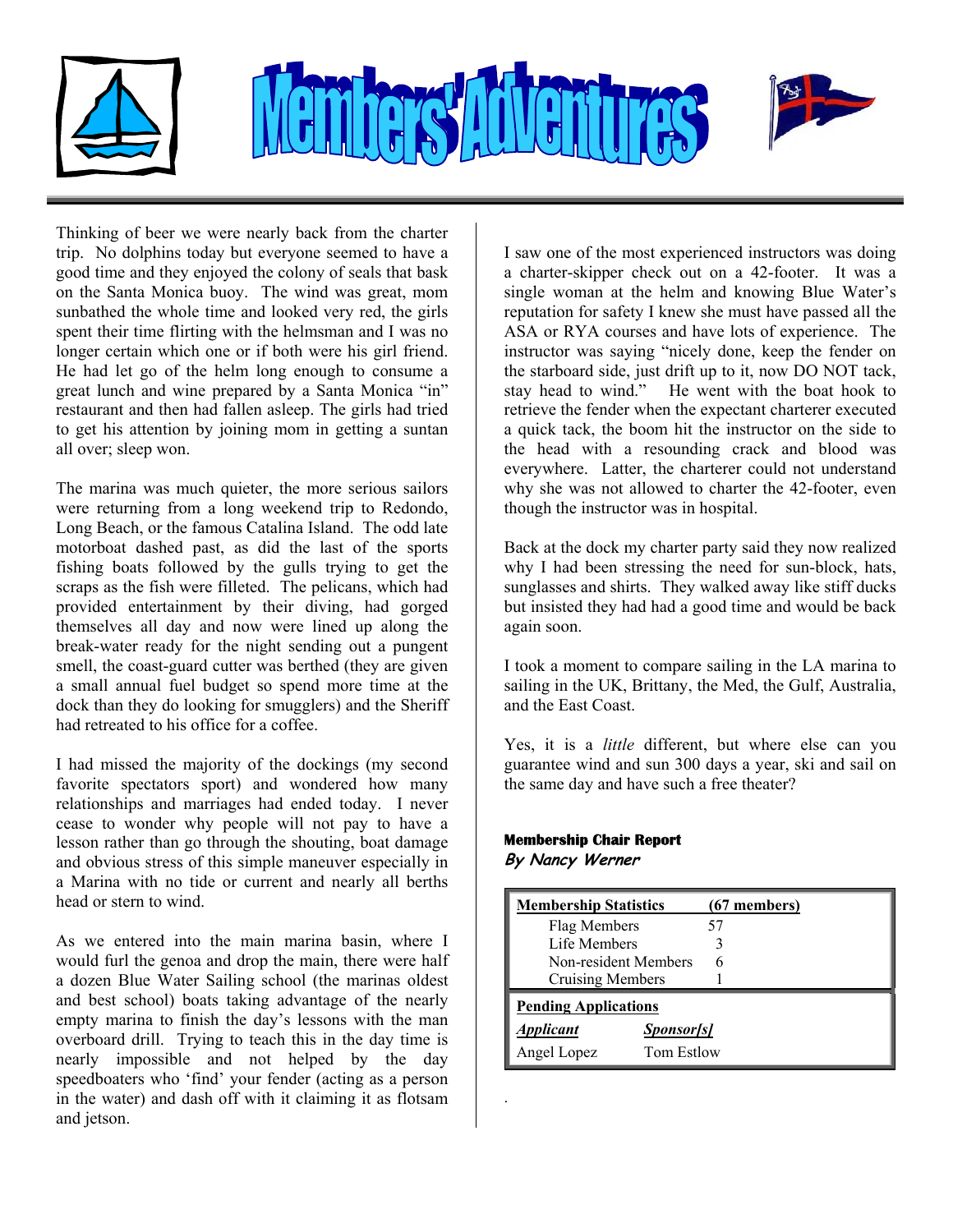





# **The following schedule will be in effect as shown Friday 1800-2200 Hrs.** (Year-Round Hours) **Saturday 1200-1700 Hrs.** (Summer Hours) **Sunday 1200-1700 Hrs.** (Summer Hours) 09/03  $\left\|$ Steve Weinman<sup>1</sup>  $\left\|$ 09/04  $\right\|$ Robert Spieler Rick Horner 09/05 Lara Jacques 09/10 ||Bob Kellock ||09/11 ||Steve Mullen<sup>1</sup> ||09/12 ||Gary Speck 09/17  $\parallel$ Gimmy Tranquillo  $\parallel$ 09/18  $\parallel$ Deon Claiborne  $\parallel$ 09/19  $\parallel$ Bruce Fleck 09/24 |Joseph O'Connor |09/25 ||Mike Priest |09/26 ||Bernard Auroux 10/01 || Tom Estlow || 10/02 || Sandy Clark || 10/03 || Mark Register 10/08 ||Jim Doherty ||10/09 ||Sherry Barone ||10/10 ||Trish LaVay 10/15 Dan Grabski 10/16 Chuck Williams 10/17 Mark Pinkerton 10/22 **Dana Hutton 10/23 Rick Horner 10/24 Terry Stringfellow** 10/29 ||George Burke ||10/30 ||Peter Beale ||10/31 ||Paul Muggleston

\* 1st Friday Dinner @ the Club \*\* 2nd Sunday Breakfast @ the Club \*\*\* General Membership Meeting

If you cannot fulfill your duty on your assigned date, please get a replacement and notify Nancy Werner [\(beacon@sccyc.org](mailto:beacon@sccyc.org)) of your replacement. It is your responsibility to fulfill your duty or find a replacement; otherwise you will be assessed a donation of up to \$25. **Reminder:** Please fill out the OD logbook, as it may be the only record that you fulfilled your duty. **NOTE:** The sponsoring member introduces the new Member to O.D duty on the first tour.

<sup>1</sup> Modification from last published Beacon OD List

|                  | Commodore            | Ron Tvenstrup      | 310-821-0806 | TheGeordieLass@aol.com  |
|------------------|----------------------|--------------------|--------------|-------------------------|
|                  | Vice Commodore       | Carl Radusch       | 310-489-3369 | captsparta@yahoo.com    |
|                  | Rear Commodore       | Sandy Bartiromo    | 310-721-0244 | sbarto02@yahoo.com      |
|                  | Jr. Staff Commodore  | Terry Stringfellow | 661-835-9204 | JrCommodore@sccyc.org   |
| <b>Board Of</b>  | <b>Fleet Captain</b> | Dana Hutton        | 310-902-0654 | fleetcaptain@sccyc.org  |
|                  | Port Captain         | John Fischer       | 661-251-0066 | sjfischer@aol.com       |
| <b>Directors</b> | Secretary            | Tom Fstlow         | 310-457-9691 | Secretary@sccyc.org     |
|                  | <b>Treasurer</b>     | Steve Krug         | 310-827-2304 | Treasurer@sccyc.org     |
|                  | Membership Chair     | Nancy Werner       | 310-322-9266 | Membership@sccyc.org    |
|                  | Race Comm. Chair     | Christine Speck    | 310-306-2787 | RaceChair@sccyc.org     |
|                  | House Chair          | <b>Rick Horner</b> | 310-756-7425 | HouseChair@sccyc.org    |
|                  | Judge Advocate       |                    |              |                         |
|                  | Fleet Surgeon        | Sandy Clark        | 310-821-3596 | sandy77026@aol.com      |
|                  | Cruise Chair         | Kay Miller         | 310-821-0142 | kaymiller@bnet.org      |
|                  | Social Chair         | Judy Gavin         | 818-898-9201 | SocialChair@sccyc.org   |
|                  | Publicity Chair      | Gimmy Tranguillo   | 323-935-3898 | gimmy@tranquillo.us     |
| Club             | Quartermaster        | Tom Estlow         | 310-457-9691 | Quartermaster@sccyc.org |
| <b>Staff</b>     | The Beacon Editor    | Nancy Werner       | 310-322-9266 | Beacon@sccyc.org        |
|                  | <b>Bar Manager</b>   | Mark Tilford       | 310-580-9237 | BarManager@sccyc.org    |
|                  | Recycling            | Harry Johnson      | 310-306-2787 |                         |
|                  | <b>Historian</b>     | Pat Regan          |              |                         |
|                  | Trophy Chair         | Dana Hutton        | 310-902-0654 | fleetcaptain@sccyc.org  |
|                  | Web Master           | Nancy Werner       | 310-322-9266 | WebDesigner@sccyc.org   |